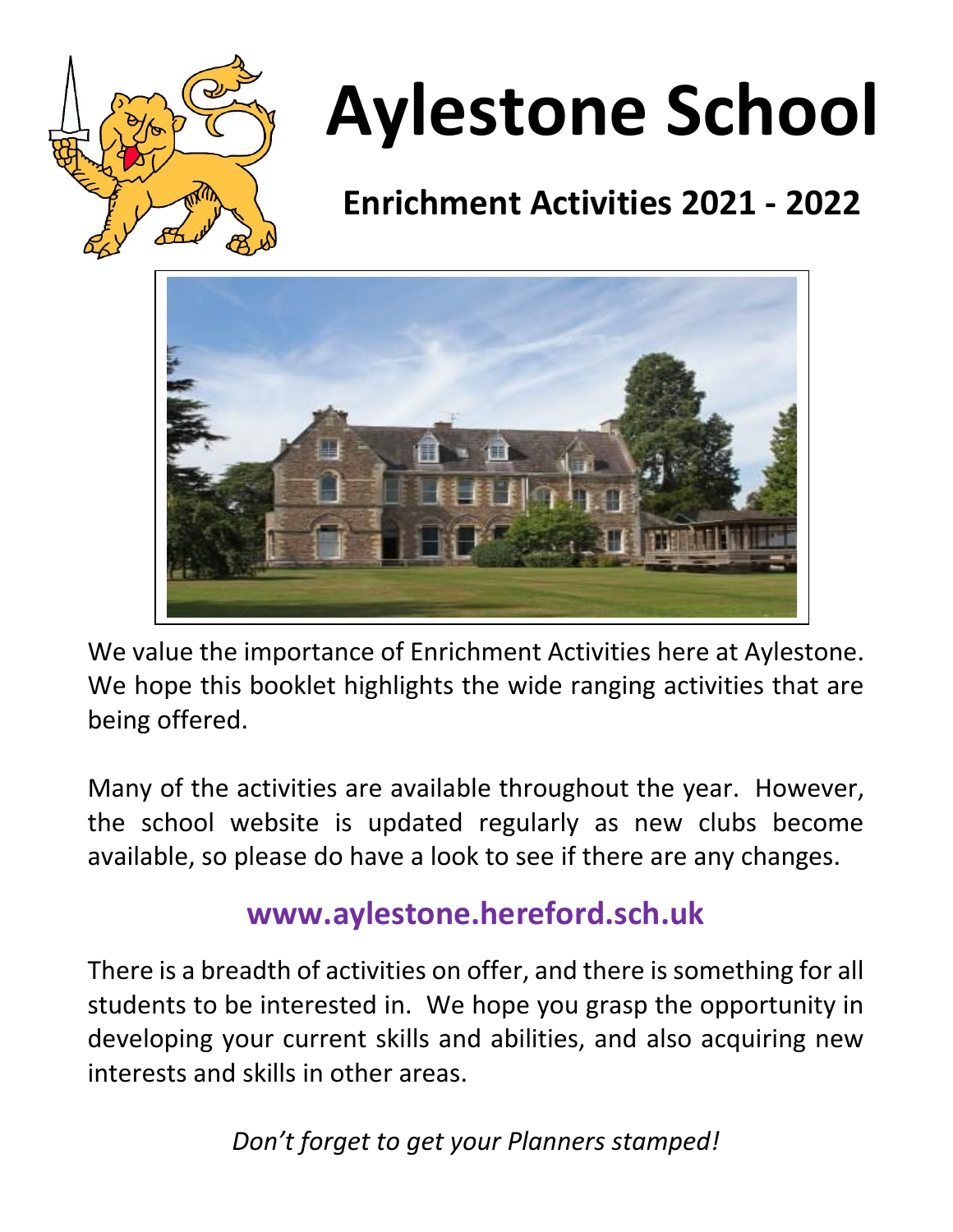#### **Autumn Activities**

|                     |                      |                   |             |                    |                   | <b>Available</b> |
|---------------------|----------------------|-------------------|-------------|--------------------|-------------------|------------------|
| <b>Activity</b>     | <b>Staff contact</b> | <b>Department</b> | Open to     | When               | Where             | when?            |
| School              | Mrs Pritchard        | <b>SSTW</b>       | Elected     | Ongoing            | <b>Dinning</b>    | All year         |
| council             |                      |                   |             |                    | Hall              |                  |
| <b>Chess Club</b>   | Mr Lewis             | <b>SSTW</b>       | All year    | Wednesday          | E <sub>5</sub>    | All year         |
|                     |                      |                   | groups      | lunch <sub>2</sub> |                   |                  |
| <b>British Sign</b> | Mrs Paton            | <b>SSTW</b>       | All year    | Friday lunch       | R <sub>3</sub>    | April - July     |
| Language            |                      |                   | groups      | time               |                   |                  |
| Drawing club        | Mrs Wheater          | <b>SSTW</b>       | All year    | Wednesday          | <b>B24</b>        | April - July     |
|                     |                      |                   | groups      | Lunch <sub>2</sub> |                   |                  |
| <b>STEM Club</b>    | Mrs Perez            | Science and       | All KS3     | Tuesday after      | Lab $26$          | All year         |
|                     |                      | Technology        |             | school             |                   |                  |
| Science drop        | Science              | Science           | KS3         | Tuesday lunch      | Lab $25$          | All year         |
| in                  | department           |                   |             | time               |                   |                  |
| Science drop        | Science              | Science           | KS4         | Thursday lunch     | Lab <sub>25</sub> | All year         |
| in                  | department           |                   |             | time               |                   |                  |
| Art                 | Miss Cave            | Art               | KS3         | Wednesday          | TW1               | All year         |
|                     |                      |                   |             | after school       |                   |                  |
| Art drop in         | Miss Cave            | Art               | All year    | Tuesday lunch      | TW1               | All year         |
|                     |                      |                   | groups      | week B             |                   |                  |
| School news         | Mrs Knapp            | English           | Invite only | Monday lunch       | E <sub>1</sub>    | All year         |
| letter              |                      |                   |             |                    |                   |                  |
| Film club           | Mrs Knapp &          | English           | All year    | Friday after       | English           | April - July     |
|                     | Mrs Keeler           |                   | groups      | school             | block             |                  |
| Board games         | Mrs Inglis           | <b>Humanities</b> | All year    | Friday lunch       | R24               | All year         |
|                     |                      |                   | groups      | time               |                   |                  |
| Music club          | Mr Leighton          | <b>Music</b>      | All year    | Friday after       | TW <sub>3</sub>   | April - July     |
|                     |                      |                   | groups      | school             |                   |                  |
| Rock band           | Mr Leighton          | Music             | Y11         | Monday after       | CA5               | April - July     |
|                     |                      |                   |             | school             |                   |                  |
| School choir        | Mr Leighton          | <b>Music</b>      | All year    | Tuesday lunch      | CA <sub>5</sub>   | April - July     |
|                     |                      |                   | groups      | time               |                   |                  |